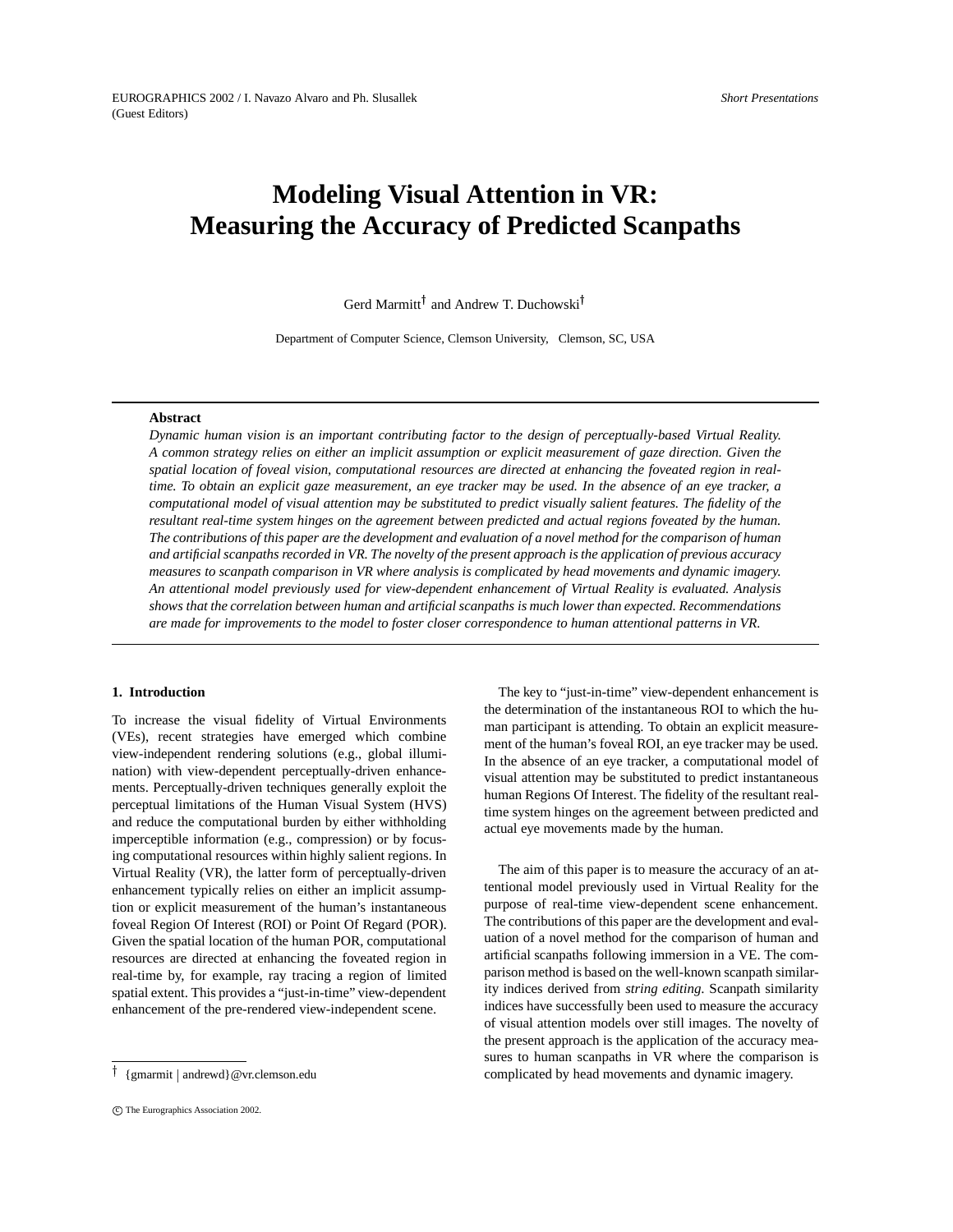# **2. Background**

Perceptually-based rendering incurs a tradeoff between minimizing computational resources and maximizing (or preserving) image quality as perceived by a human observer. Many approaches have been considered. For real-time applications such as Virtual Reality, a particularly relevant class of perceptually-based rendering algorithms involves approaches where the instantaneous location of a participant's gaze is used to guide high-fidelity rendering approaches in a *gaze-contingent* manner. In these applications, an eye tracker is often used to determine the participant's direction of gaze.<sup>6, 7</sup> If an eye tracker is unavailable, a computational model of visual attention may be substituted. The modeling approach is a popular alternative in static image rendering and has recently been applied to real-time rendering of a Virtual Environment.<sup>3</sup> Among several decision criteria, Haber et al. employed a model of visual attention patterned after the model developed by Itti et al.<sup>4</sup> to predict the most salient objects within a scene assumed to attract the participant's visual attention. Based on these artificially determined Regions Of Interest (aROIs) the globally illuminated scene was partially updated with a real-time ray tracer restricted to shooting rays within the small (foveal) aROI.

Haber et al.'s perceptually-guided corrective splatting algorithm is one of the first VR applications to employ a realtime model of visual attention. The model operates by evaluating a projected image on a frame-by-frame basis. While Itti et al.'s model has been shown to be quite accurate over still images, it is not clear how well the model generalizes to the dynamic scene content presented during VR immersion.

### **2.1. Visual Attention Modeling**

Building on biologically-plausible architectures of the human visual system, the model developed by Itti et al.<sup>4</sup> is related to Treisman's Feature Integration Theory.<sup>11</sup> Starting with an input image, it is progressively low-pass filtered and subsampled to yield nine dyadic spatial scales. The multiscale image representation is then decomposed into a set of topographic feature maps. Each feature is computed via a set of linear "center-surround" operations akin to visual receptive fields. Different spatial locations then compete for saliency within each map, such that only locations which locally stand out from their surround can persist. All feature maps feed, in a purely bottom-up manner, into a master "saliency map". The saliency map contains internal dynamics which generate attentional shifts. The model has been tested on a variety of artificial and natural images and appears to be very robust, particularly to the addition of noise. The model's performance is in general consistent with observations in humans and is consistent with Treisman's Feature Integration Theory.

For adaptation of Itti et al.'s model to real-time VR rendering, all steps up to the computation of the saliency map need only to be performed once per image. This map is used for computing all aROIs in the image. Computing the saliency map is the most expensive operation. In general, without any modification, the algorithm does not necessarily support real-time applications. To reduce computational time, several components of the model may be removed to guarantee real-time operation. For example, orientation map processing may be omitted, as suggested by Haber et al.<sup>3</sup>

#### **2.2. Comparison of Human and Artificial ROIs**

To test any model of visual attention, one very attractive methodology is to compare the sequence of Regions Of Interest (ROIs) identified by an attentional algorithm to those foveated by human observers. A recent study by Privitera and Stark presents just such a methodology for comparing algorithmic ROIs, or aROIs to those selected by humans, hROIs.<sup>9</sup> The comparison algorithm relies on two important processes: one of clustering of ROIs for comparison of loci of ROIs and a subsequent step of assembling the temporal sequences of ROIs into ordered strings of characters for comparison of sequences based on *string editing*. String editing, defined by an optimization algorithm based on the Levenshtein distance,<sup>10</sup> assigns unit cost to three different character operations: *deletion*, *insertion*, and *substitution*. Characters are manipulated to transform one string to another, and character manipulation costs are tabulated to yield a sequence similarity index *Ss*. A positional, or loci, similarity index  $S_p$  can be found for two strings by examining the characters of the second string to those of the first. Similarity coefficients are sorted and stored in a table, named the *Y*matrix, having as many rows and columns as the number of different sequence ROIs to be considered.

Scanpath comparison values from the *Y*-matrix (which typically contains large amounts of data) are condensed (averaged) and reported in two tables, called Parsing Diagrams, one for each of  $S_s$  and  $S_p$  indices. Each of the parsing diagrams reports several correlation measures: idiosyncratic, local, and global. Idiosyncratic values report on the withinsubject attentional scanning tendencies of individual subjects, i.e., these values report correlation measures between scanpaths made over different pictures by the same subject. For example, in reading studies, English readers would be expected to exhibit high idiosyncratic indices due to the adopted left-to-right text scanning strategies. Local indices report on between-subject correlations of scanning patterns over similar stimuli. That is, local indices report on different subjects' scanpaths over the same picture. In the present case, these are the most important results since these indices divulge the correlation between human and artificial scanpaths made over the same images. Global measures report on the correlation between scanpaths made by different subjects over different stimuli. Should these values be highly correlated (for hROIs made by different people or aROIs and hROIs over different environments), this would suggest that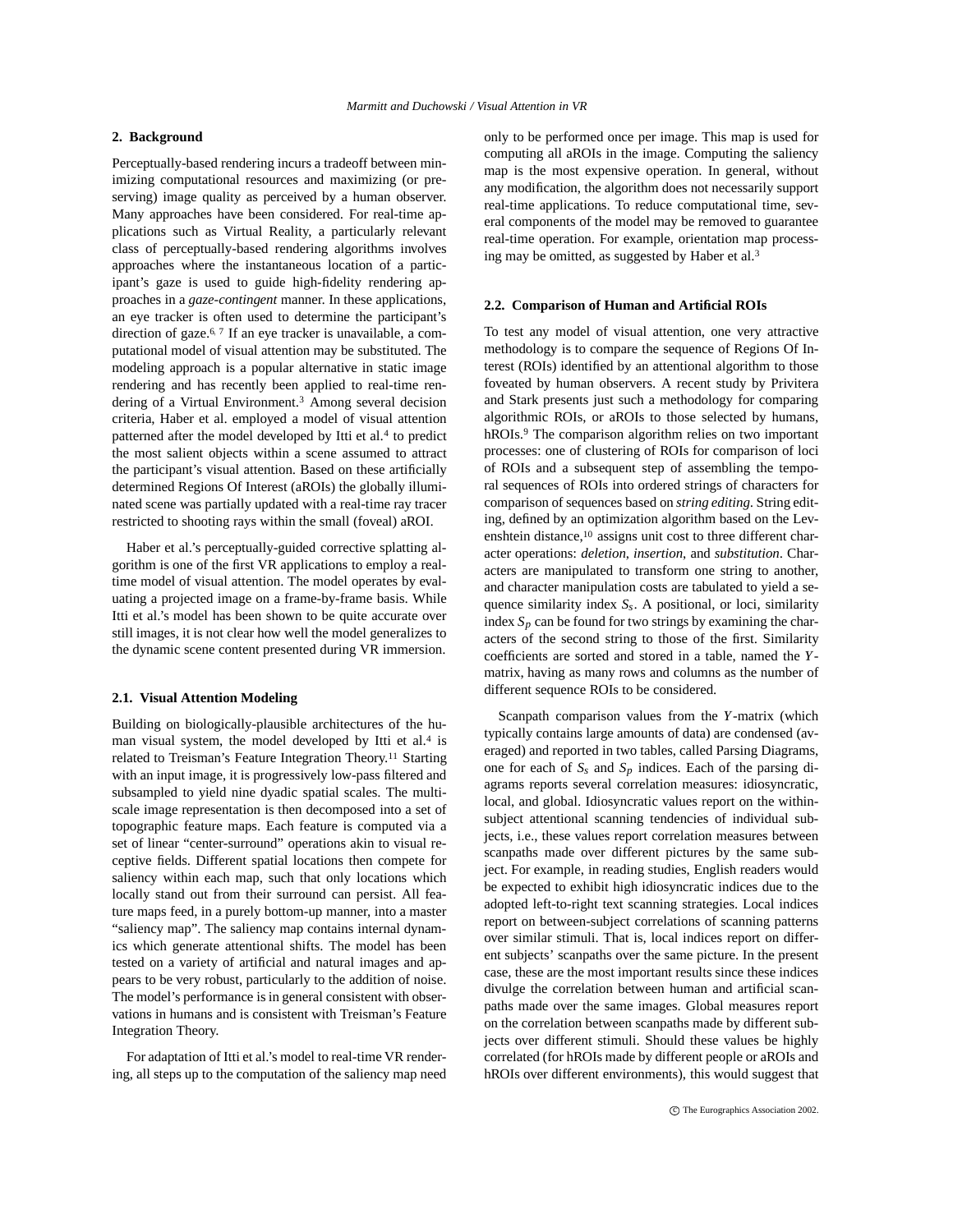| $S_p$           |                  | Subj. 1           | Subj. $2$     |        |        | $S_{\rm s}$   |        | Subj. 1           | Subj. $2$ |        |
|-----------------|------------------|-------------------|---------------|--------|--------|---------------|--------|-------------------|-----------|--------|
|                 | Pict1            | Pict <sub>2</sub> | Pict 1        | Pict 2 |        |               | Pict1  | Pict <sub>2</sub> | Pict 1    | Pict 2 |
| S1P1            | R                |                   | L             | G      |        | S1P1          | R      | I                 | L         | G      |
| S1P2            |                  | R                 | G             | L      |        | S1P2          |        | R                 | G         | L      |
| S2P1            |                  |                   | R             |        |        | S2P1          |        |                   | R         | I      |
| S2P2            |                  |                   | R             |        |        | S2P2          |        |                   |           | R      |
|                 |                  |                   | Same          |        | Diff.  | Same          |        | Diff.             |           |        |
|                 |                  |                   | Subj.         |        | Subj.  | Subj.         |        | Subj.             |           |        |
| Same Image (SI) |                  |                   | Repetitive    |        | Local  | Repetitive    |        | Local             |           |        |
|                 | Diff. Image (DI) |                   | Idiosyncratic |        | Global | Idiosyncratic |        | Global            |           |        |
|                 |                  |                   | $S_p$         | Random |        | $S_{s}$       | Random |                   |           |        |

*Marmitt and Duchowski / Visual Attention in VR*

**Figure 1:** *Adaptations of Y-matrices and parsing diagrams.*<sup>9</sup>

Virtual Environments tend to be viewed similarly by different people (and by the attentional model). Examples of a *Y*-matrix and parsing diagrams are shown in Figure 1.

Using these similarity measures, Privitera and Stark evaluated ten different attentional algorithms. In general, although the set of tested algorithms was only a small representative sample of many possible procedures, this set could indeed predict eye fixations over still images. It appears that a multiresolutional strategy, such as that of Itti et al., seems to be very efficient for several classes of images.

#### **3. Methodology for Model Evaluation in VR**

The string editing approach to scanpath comparison is defined to operate over two scanpaths captured over still images. To permit comparison of scanpaths generated while immersed in VR, the methodology is applied to sets of still images obtained during immersion. Thus to allow use of the scanpath comparison technique, a participant's immersive session in VR must be analyzed to locate periods of time when the image viewed by the participant is relatively still.

Two novel methods of temporal analysis are presented: *head-based* and *time-based*. Head-based analysis is used to locate sequences of still images where the head is stable (but the eyes may not be). Based on estimates of head stability, this analysis technique presents a still image to the attentional model for variable periods of viewing time. To more closely resemble the real-time use of the attentional model in VR, the time-based analysis approach assumes a constant frame rate (10 fps). In this approach, the attentional model is modified in a manner similar to Haber et al. so that it is constrained to locating aROIs within a constant time period (100 ms). The difference between the two approaches lies in the amount of time allotted to the attentional model to locate aROIs. The head-based approach favors the attentional model (since the model is given more time to analyze an image) while the time-based technique better mimics real-time constraints placed on the attentional model in a VR application.

To allow comparison between aROIs and hROIs in both approaches, human fixations are identified via velocitybased analysis of eye movements over identical sequences of images as those input to the attentional model.

# **3.1. Head-Based Analysis**

The head-based analysis methodology aims at isolating periods of immersion in VE where the head (and hence image) is stable. The resulting sequence of image frames, averaged to a single image, is used to collect human and artificial eye movements over the period of (relative) head stability. Resulting scanpaths are then evaluated against automatically located ROIs by Itti et al.'s attentional model over variable viewing periods.

As suggested by Jaekl et al., $5$  to analyze head motion, head movements are considered separately within 3 degrees of freedom in terms of their translational and rotational movement components. To establish appropriate thresholds and to examine captured signal components, three benchmark head movements were recorded: stable, slow, and fast rotation. The captured head rotation signals are shown in Figure 2. The angular velocity plots have been processed to remove signal noise.

The rotational head-stable detection algorithm calculates the degree of change for Euler angles roll (ϕ), elevation (or pitch,  $\rho$ ), and azimuth (or yaw,  $\gamma$ ). To obtain angular velocity (ω, in deg/s), the difference between two successive orientations is calculated as a 3-vector and divided by the time between samples. That is, given the instantaneous orientation vector  $\phi_i = (\phi_i, \rho_i, \gamma_i)$ ,

$$
\omega = \frac{\parallel \phi_{i+1} - \phi_i \parallel}{\Delta t} \quad \text{deg/s}
$$

where ∆*t* is the time between samples. A velocity threshold of 23 deg/s was chosen to locate fast changes in head rotation. Data between these fast movements were then considered as sequences of rotational head stability.

To complete the head-stable analysis, a translational movement threshold is needed. A velocity thresholding filtering approach was chosen, where velocity is determined as the difference between two spatial head positions divided by the time between samples. Given two successive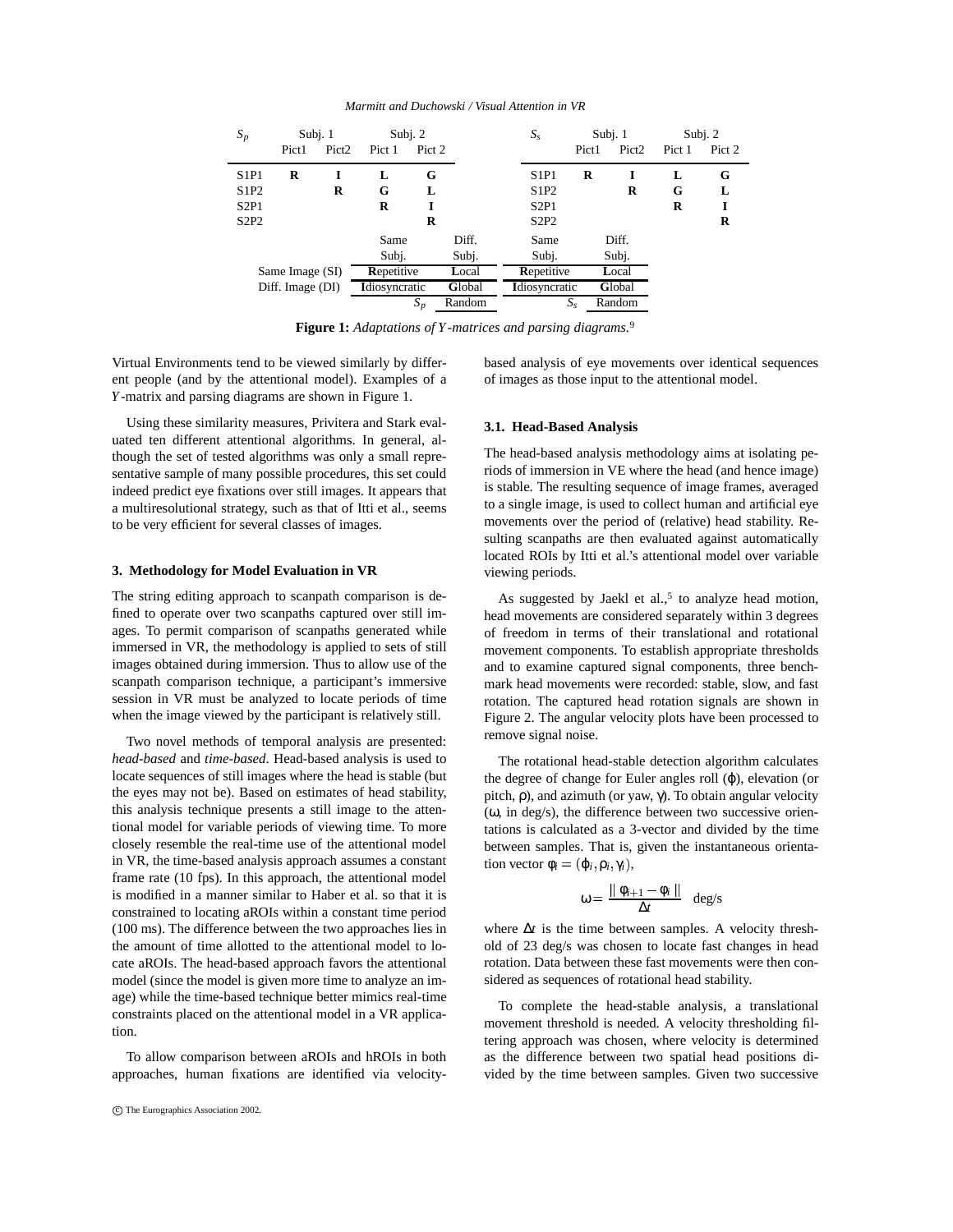

**Figure 2:** *Angular head velocity (in deg/s).*

head positions in three-space,  $\mathbf{p}_i = (x_i, y_i, z_i)$  and  $\mathbf{p}_{i+1} =$  In this  $(x_{i+1}, y_{i+1}, z_{i+1})$ , velocity is calculated as

$$
v = \frac{\parallel \mathbf{p}_{i+1} - \mathbf{p}_i \parallel}{\Delta t} \quad \text{ft/s}
$$

where ∆*t* is the time between samples. A 3 ft/s (91.44 cm/s) threshold was selected empirically. It should be noted that the translational threshold is only used to support the localization of head-stable sequences—for the purposes of determining head-stable imagery, the more important consideration is the head's angular velocity.

In cases where subjects performed slow head rotations below threshold, head-stable sequences were found by splitting the entire sequence based on detected absolute changes of azimuth and elevation exceeding 5 deg/s or a detected roll exceeding 2.5 deg/s. To summarize, the following four conditions define stable head movement: (1)  $\omega \le T_{\omega}$ , (2)  $\nu \le T_{\nu}$ ,  $(3)$   $| \rho + \gamma | < A$ , (4)  $| \varphi | < B$ , with the following parameters:  $T_{\omega}$  = 23 deg/s,  $T_{\nu}$  = 3 ft/s (91.44 cm/s),  $A = 5$  deg/s, and  $B =$ 2.5 deg/s.

## **3.2. Time-Based Analysis**

In contrast to the above head-based analysis, where viewing periods are variable, a time-based analysis approach was developed to evaluate the accuracy of Itti et al.'s model in a real-time setting where images of constant duration (based on frame rate) are presented to the viewer. To match the realtime frame rate of 10-12 fps reported by Haber et al., the performance of Itti et al.'s algorithm was examined. Following Haber et al.'s recommendations, tests showed that Itti et al.'s algorithm can be made in most cases to extract the most salient region within 100 ms. While a typical extent of  $5^\circ$  visual angle is associated with foveal vision, it is not clear how close human eye movements (or human ROIs) fall to the automatically located attentional regions (aROIs). To evaluate the average distance between aROIs and hROIs, the same raw data as used in the head-stable analysis (collected from immersive trials; see below) is analyzed to evaluate the attentional model's accuracy. This time, instead of identifying sequences of images displayed during stable head movements, hROIs and aROIs are compared over frames collected every 100 ms.

In this form of analysis, the only processing step required is to identify and regenerate those image frames that were shown to participants during active use of the eye tracker (i.e., frames shown to the participant when the eye tracker is either in reset of calibration mode are not considered).

To enable comparison of aROIs and hROIs over sequences of images shown during 100 ms cycles, eye movement data is analyzed over image frames to locate fixations (see below). If, on a given frame, no fixation is detected (i.e., the subject was performing a saccade), no comparison is possible. That is, image frames where no human or artificial fixations are detected are not considered in the comparative analysis.

Note that the simplifications implemented in the timebased analysis are aimed at simulating real-time use of an attentional model (e.g., in VR). In this case, due to time constraints and expected lengths of scanpaths (usually 1 fixation), building string sequences for comparison makes no sense if there are only two fixations per frame to compare. Instead of scanpath sequences, the time-based analysis relies on the computation of pixel distance between aROIs and hROIs in the image. The idea here is to provide an approximation of the extent of the area required for update by a ray tracer or other similar perceptually-based enhancement. It is expected that such a real-time foveal window should be limited in size but still offer the same perceptual impression as that of a fully ray traced environment displayed at the same frame rate (which is currently not possible and is of course the reason for gaze-contingent systems). In this analysis, instead of employing scanpath comparison measures used by Privitera and Stark, or reporting a single distance measure per frame, time-based analysis produces a table reporting the size of the model's attentional window needed to overlap human fixations over a set percentage of frames.

#### **3.3. Eye Movement Analysis**

In both head- and time-based analysis approaches, an intrinsic component of scanpath comparisons relies on the analysis of eye movements. Due to saccadic suppression, generally the most meaningful eye movements are those where the viewer is fixating steadily during inspection of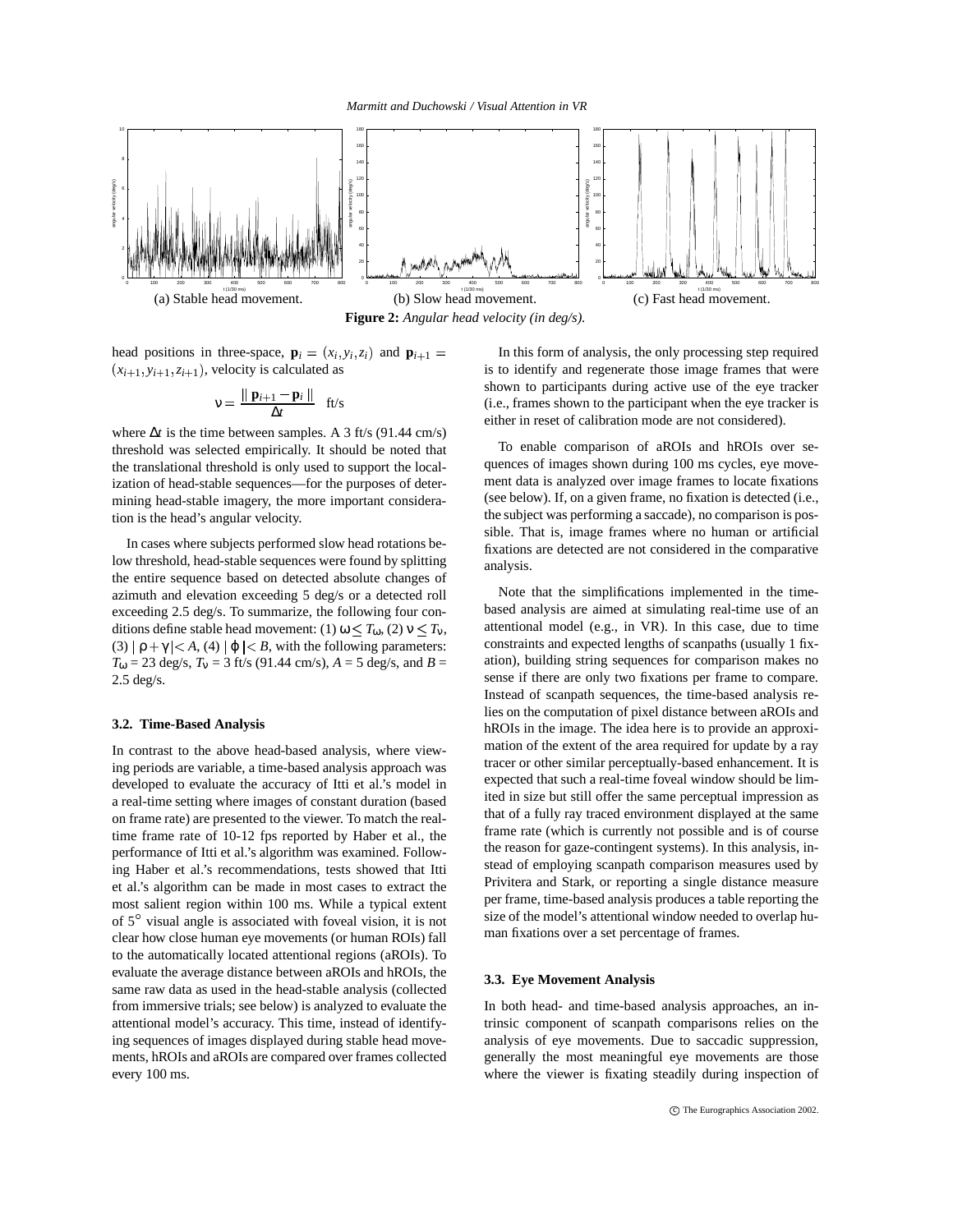the scene. Eye movement analysis, therefore, is concerned with the identification of fixations. To locate fixations, an acceleration-based velocity filtering approach with adaptive thresholding is chosen to detect saccades. Fixations are then classified as those periods in the eye movement data stream that occur between saccades. A modified version of a 3D eye movement algorithm is used.<sup>2</sup> Because only projected 2D images of the 3D environment are usable by the attentional model, only monocular 2D eye movements made on the near focal plane are considered for analysis.

## **3.4. Scanpath Comparison**

The segmentation of image frames by either head- or timebased methods provides image sequences over which human and artificial scanpaths can be compared. In headbased analysis, following identification and grouping of stable head positions and orientations, identified fixations are assigned to the appropriate head-stable sequence of images (i.e., images when the head was stable and when fixations were detected). If a given eye fixation spans two (or more) head-stable image groups, the fixation is assigned to both (or all) groups. Prior to this duplication of overlapping fixations, most image sequences contained only one or two fixations (which was not surprising due to the relatively short durations of identified head stability). To obtain eye movement results from the attentional model, averages of head position, up, and view vectors are used to generate a single image used as input to the attentional algorithm. To take into account the possibility of the Vestibulo-Ocular Response (VOR, a type of eye movement used to stabilize a retinal image during head motion), an average of the viewer's gaze is obtained by bisecting the gaze direction at the beginning and end of the head-stable image sequence. This bisected vector forms the direction of view from which an input image is generated. The attentional model is limited to run in the same time as the duration of the head-stable sequence.

The resulting human and artificial scanpaths over sequences of images are then compared in a manner similar to the technique proposed by Privitera and Stark,<sup>9</sup> with two key differences. First, repetitive measures (same subject, same pictures) are not calculated since, even in the case of several repeated subject trials, identical images (based on head position and orientation) can not readily be reproduced. To do so would require each subject to exactly repeat their previous navigational sequence within the environment. Second, to facilitate string editing, instead of a *k*-means clustering approach to fixation grouping used by Privitera and Stark, fixation grouping is performed by defining a  $5^\circ$  spatial window for clustering. If two or more human (or algorithmic) fixations fall within this window, fixations are clustered and relabeled as a new fixation located at the centroid of the cluster. This within-sequence clustering procedure effectively reduces a large number of fixations (in either human or algorithmic sequence). A similar spatial clustering strategy is employed to label fixations for subsequent betweensequence string editing comparisons. That is, if the attentional model generates fixations within  $5^\circ$  distance to the center of a human fixation, the algorithmic and human fixations are counted as falling within the same fixation group (a measure of equivalence, resulting in the same character label for string editing). All other unassigned algorithmic fixations are assigned new character labels.

Further scanpath analysis is identical to Privitera and Stark's. Loci  $(S_p)$  and path  $(S_s)$  similarity indices are calculated for idiosyncratic (same subject, different image), local (different subject, same image), and global (different subject, different image) scanpath comparisons.

# **4. Results**

Attempting to maximize the model's attentional performance at lowest computational cost, four variants of the attentional model are compared to human scanpaths. All variations of the algorithm rely on a key modification which alters the amount of time allowed to process image sequences. In some cases, the attentional model is given certain advantages over the human, e.g., extra time to compute artificial Regions Of Interest. All but one variant of the model generate artificial scanpaths limited to the number of fixations detected by the human over a given frame. The four model variations are described as follows:

- 1. Case 1: Pseudo-Time Measurement. In this case, the algorithm is allowed to use its own time measurement to finish processing in the time allotted (e.g., in head-based analysis, time is based on periods of head stability). Note that the algorithmic time measurement is only a pseudotime measurement, since it mainly represents the number of iterative steps made by the internal neural network rather than the real-time amount. In this variant, this measurement excludes the calculation of the saliency map.
- 2. Case 2: Identical Number of Fixations. In head-based analysis, the attentional model is given as much time as required, limited to the number of fixations made by the human.
- 3. Case 3: Near-Real-Time. In this case, instead of allowing the attentional model to use its own intrinsic timing facility, the model is timed using the independent system function gettimeofday(). Note that this measurement is not quite real-time since the measurement is made on a multi-tasking Unix platform. To ensure nearreal-time performance in this (and the next case), the model's neural network is replaced with a mechanism to locate the most salient pixel region in the saliency map (i.e., maximum luminance detection). Because this modification significantly enhances the model's performance, the model is capable of generating hundreds of fixations in near-real-time. This is clearly an oversimplification of the model since localization of this many fixations defeats the purpose of attentional analysis of the image (with this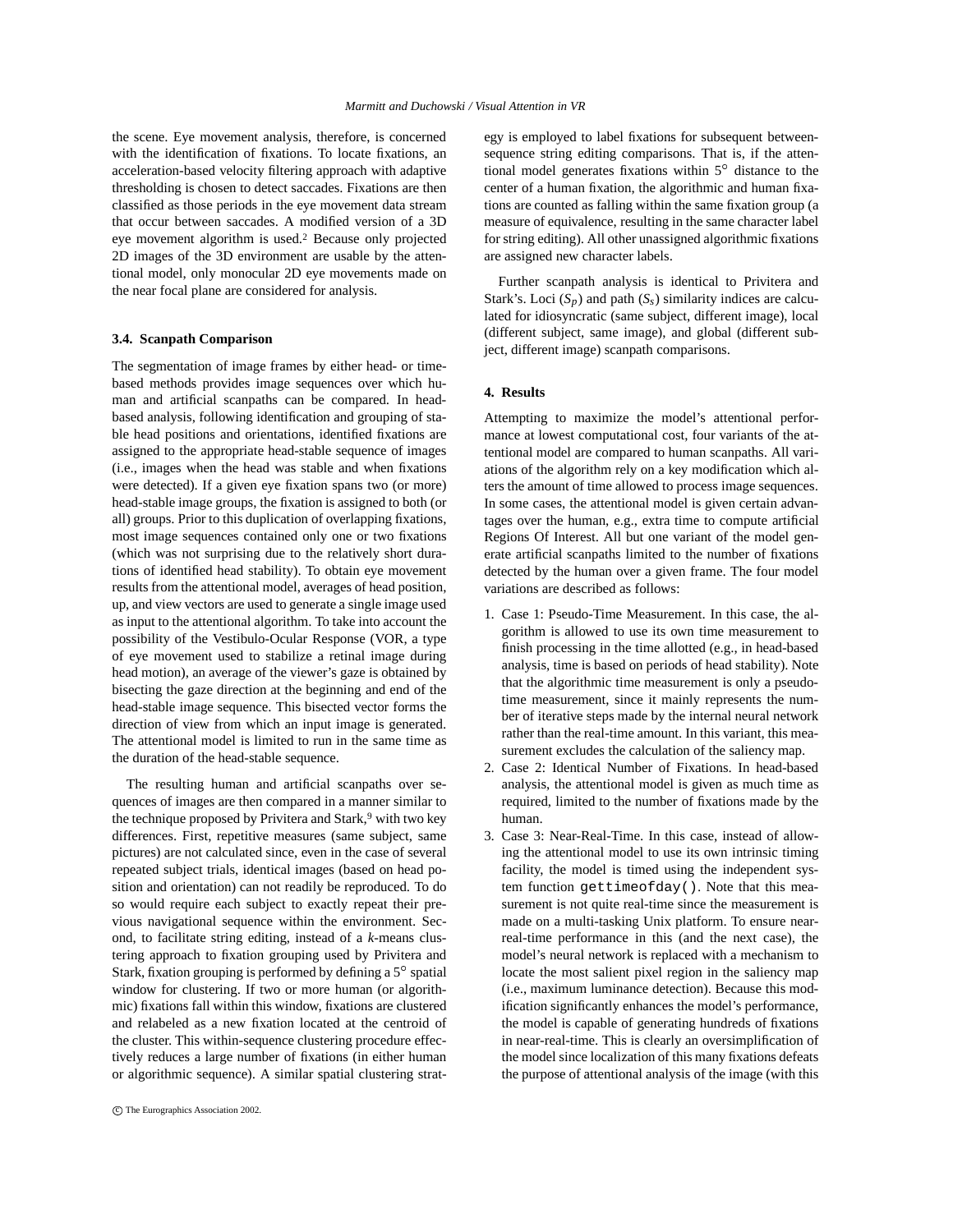many fixations, one may as well render the entire scene at full fidelity). For this reason, since it is assumed there is an underling attentional mechanism represented by the saliency map, the model is restricted to selecting as many fixations as detected by the human. Furthermore, in this case, the time taken by the model to generate the saliency map is not taken into consideration.

4. Case 4: Full-Real-Time (Picture rescaled to 1/4). In this case, the algorithm was examined for possible modifications leading to real-time performance. One of the most time-consuming components of the algorithm is its generation of the saliency map. This step may take normally over one second (on the available Unix platform). Omitting the computation of the orientation map (as suggested by Haber et al.<sup>3</sup>), execution time still averaged around 700 ms. Further time savings could only be made by rescaling the image and interpolating the result to its original size following algorithmic analysis. In this case the image is subsampled to 1/4 its original size (maintaining aspect ratio).

In all comparisons of model variations, human data is identical since the various approaches do not alter human performance. Random scanpath values are also not altered. The experimental conditions used to generate raw eye movement data were the same for both head-based and time-based analysis.

#### **4.1. Experimental Design**

A  $3 \times 3$  factorial design was used, with three factors (three types of environments; cube, panoramic, CG; see below) at three levels, distributed between three trial groups of three subjects. Each group was assigned each type of environment, with each type of environment limited to viewing by only one group. Order effects were counterbalanced by organizing each group's viewing order in a  $3 \times 3$  Latin square.

**Apparatus.** All experimental trials were conducted in the VR Lab at Clemson University. The primary rendering engine is a dual-rack, dual-pipe, Silicon Graphics Onyx2 <sup>R</sup> InfiniteReality2<sup>TM</sup> system with 8 raster managers and 8 MIPS® R12000™ processors, each with 8MB secondary cache.<sup>†</sup> It is equipped with 8Gb of main memory and 0.5Gb of texture memory.

Multi-modal hardware components include a binocular eye tracker mounted within a Virtual Research V8 Head Mounted Display. The V8 HMD offers  $640 \times 480$  pixel resolution per eye with individual left and right eye feeds. HMD position and orientation tracking is provided by an Ascension 6 Degree-Of-Freedom (6DOF) Flock Of Birds (FOB). The HMD is shown in Figure 3(inset), with the FOB sensor just visible on top of the helmet.

The eye tracker is a video-based, corneal reflection unit, built jointly by Virtual Research and ISCAN. Each of the binocular video eye trackers is composed of a miniature camera and infrared light sources, with the dual optics assemblies connected to a dedicated personal computer (PC). The ISCAN RK-726PCI High Resolution Pupil/Corneal Reflection Processor uses corneal reflections (first Purkinje images) of infra-red LEDs mounted within the helmet to measure eye movements. Figure 3 shows the dual cameras and infra-red LEDs of the binocular assembly. Mounted below



**Figure 3:** *Binocular eye tracker optics (w/HMD inset).*

the HMD lenses, the eye imaging cameras peer upwards through a hole cut into the lens stem, capturing images of the eyes reflected by a dichroic mirror placed behind the HMD lenses. The processor typically operates at a sample rate of 60Hz, however while in binocular mode the measured sample rate decreases to 30Hz. The subject's eye position is determined with an accuracy of approximately 0.3 degrees over a  $\pm 20$  degree horizontal and vertical range using the pupil/corneal reflection difference. The maximum spatial resolution of the calculated Point Of Regard (POR) provided by the tracker is  $512 \times 512$  pixels per eye.

**Subjects.** Nine subjects were invited to participate in the experiment (7 males, 2 females; average age 26). Most of the subjects (8) were undergraduate students with no experience in Virtual Environments. Each subject was asked to fill out an informed consent form (approved by Clemson's Institutional Review Board), and was asked to indicate which eye was dominant (by asking to simulate shooting a rifle).

**Procedure.** Following an introduction and a brief description of the experiment, participants were asked to don the HMD and were given a brief preview of the types of environments in a short training session. Subjects first viewed each of the three types of environments in the prescribed order, but for eye movement data collection, the three training environments were chosen from a different group. Of particular interest are fixations during a first-time immersion in a VE. To avoid memory effects, each subject was exposed to a new environment, and each environment was viewed only once. Exposure to environments was limited to the following: Level 0: 10 sec; Level 1: 20 sec; Level 2: 40 sec. Durations for viewing training environments were not

Silicon Graphics, Onyx2, InfiniteReality, are registered trademarks of Silicon Graphics, Inc.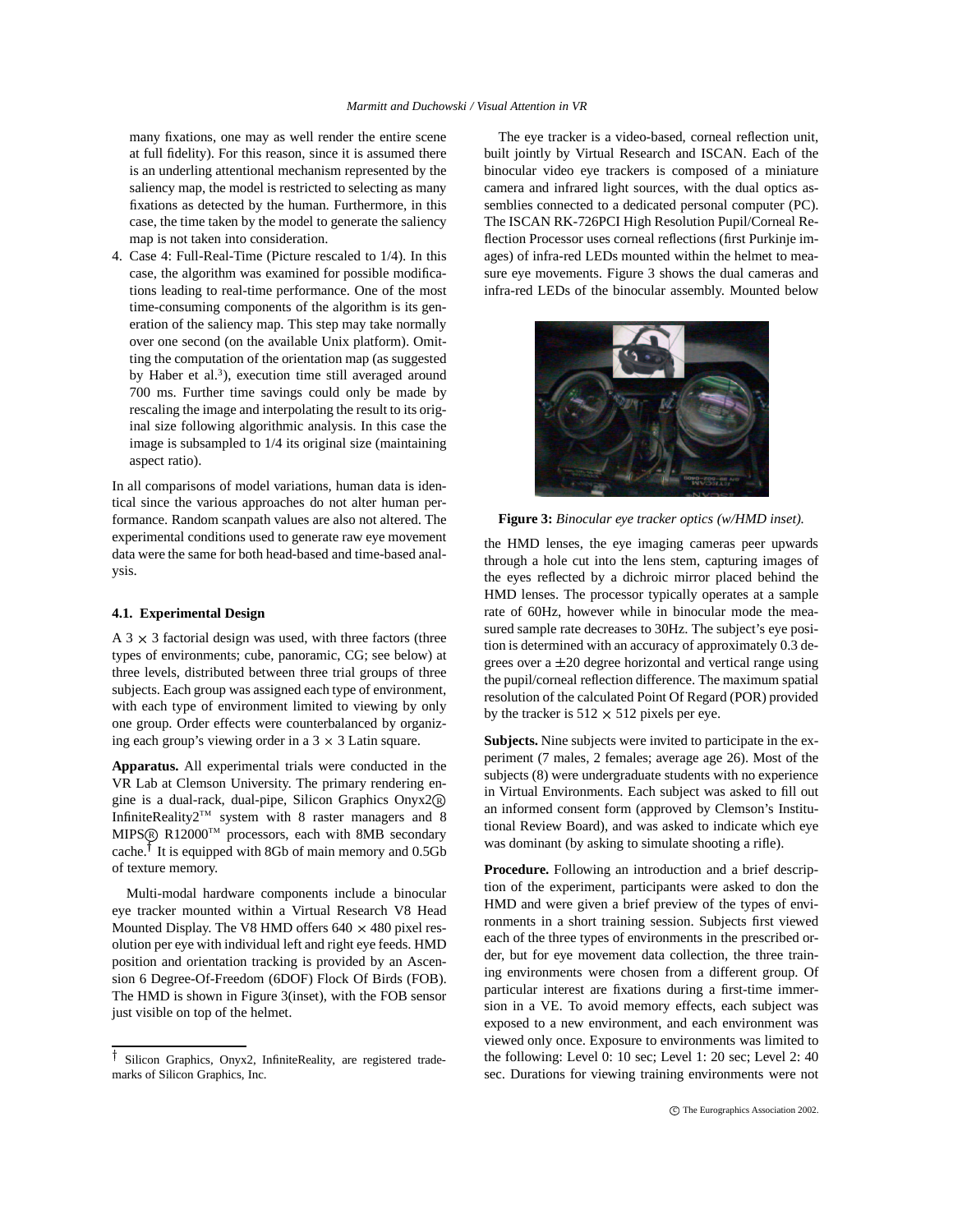as strict. Each subject viewed the training environments until they were comfortable in each.

Before viewing each test environment, each participant underwent a 5-point eye tracker calibration sequence. Calibration quality of each eye was noted (to facilitate subsequent eye movement analysis). In most cases, calibration was better for the subject's dominant eye (self-reported). Each trial lasted approximately 15 to 25 minutes. Each participant was asked whether they wanted to take a break after seeing the training environments or to continue with the trials. Most subjects chose to continue immediately.

No particular task was assigned during trials, e.g., subjects were allowed to "free view" the environment. However, one problem was observed when viewing the CG scene environments: all CG environments lacked a wall, creating an open space at one end of the environment. If subjects were seen looking at this empty space, they were asked to divert their attention toward more interesting parts of the environment (e.g., they were informed that there was something else to look at and that they were free to move their head about). Anecdotal analysis indicates there at least two types of VR participants: some exhibit very slow head movements, usually not being able to view the entire environment in the time allotted, while others explore the environment with apparently great enthusiasm and cover the entire scene within a few seconds (generating fast head movements).

**Stimuli.** To gauge eye movements in VR and to mimic the environment generated by Haber et al., three types of VEs were used, shown in Figure 4, each of varying complexity:

- Level 0: A simple cube environment. The first type of environment is a simple box-like volume with simple stimuli texture-mapped on its walls. This environment, shown in Figure 4(a), was constructed from simple images over which the attentional model is known to perform well. All six inner faces contained the same texture. In all, three different textures were used (obtained from the publicly available distribution of Itti et al.'s code) in each of three environments.
- Level 1: A panoramic environment. To enable comparison of scanpaths over "natural" imagery, textures of natural scenes were used to create a  $360^\circ$  panoramic VE. These environments are similar to commonly seen Quick-Time VR environments on the web. Since the environments were created by texture mapping a cylinder, the floor and ceiling of the environments were simply made of a homogeneous color (usually matching the dominant hue of the bottom and upper portions of the panoramic scenes, e.g., a blue ceiling for an "outdoor" environment). The  $360^\circ$  panoramic images were obtained from the web and mapped to a cylinder spanning the main vertical axis, so as to impart the impression of standing in the middle of the scene (see Figure 4(b)). All subjects were asked to minimize their head movements to rotations about the vertical axis (e.g., not to look down or up at the floor and

ceiling). The three textures used represented a landscape, county fair, and fort.

 Level 2: A CG scene. To extend the complexity of scenes to purely synthetic scenes, and to simulate the work of Haber et al. (without perceptually adaptive enhancements), 3D radiosity environments were generated. All virtual environments were created at Clemson University using an in-house file-format as well as in-house tools for computing radiosity-based global illumination. All VEs were fairly simple, consisting of one room and a few objects, e.g., table, light(s), chair(s). The most sophisticated of the three environments is shown in Figure 4(c).

# **4.2. Head-Based Analysis**

Selected scanpath examples over three different VEs viewed in the experiment are shown in Figure 5. In these images, hROIs and aROIs are symbolized by circles and squares, respectively, each representing  $5^\circ$  visual angle coverage.

Average results are reported comparing human and artificial scanpaths in VR, following Privitera and Stark's string editing methodology. Results from comparisons of human scanpaths to those generated by each attentional modeling variant over each environment are reported in two parsing diagrams, given in Tables 1-4, one giving loci  $(S_p)$  correlation measures, the other giving scanpath order  $(S<sub>s</sub>)$  similarity indices. The parsing diagrams are adapted to the present evaluation of two characteristic subjects: human and algorithm. For ease of comparison, human idiosyncratic indices are replicated in each of the four tables. Compared to the attentional model, human idiosyncratic indices are fairly highly correlated (at about 15%), roughly matching expected human idiosyncratic measures reported by Privitera and Stark. To facilitate testing for statistical significance between local indices, a random scanpath is generated to establish a "control" or baseline measurement composed of random fixations. The bottom-right entry of the parsing diagrams shows the local correlation between human and random fixations, i.e., correlation of scanpaths made by humans and a random process over the same image. Since viewing time for the random process is meaningless, the random process is simply made to generate the same number of fixations per image as the human.

In terms of human-artificial scanpath comparisons, the most salient values found in the parsing diagrams listed in Tables 1-4 are the local (different subject, same image) scanpath loci indices  $(S_p)$ , listed as the upper-right element of each parsing diagram. Inspection of these values suggests that Cases 3 (Near-Real-Time) and 4 (Full-Real-Time) generate better agreement between aROIs and hROIs. This is somewhat surprising since those variants of the model which are given more time to analyze images were expected to provide better agreement. The reason for better performance of the Case 3 and 4 variants may be the removal of the orientation map, the same component removed by Haber et al. in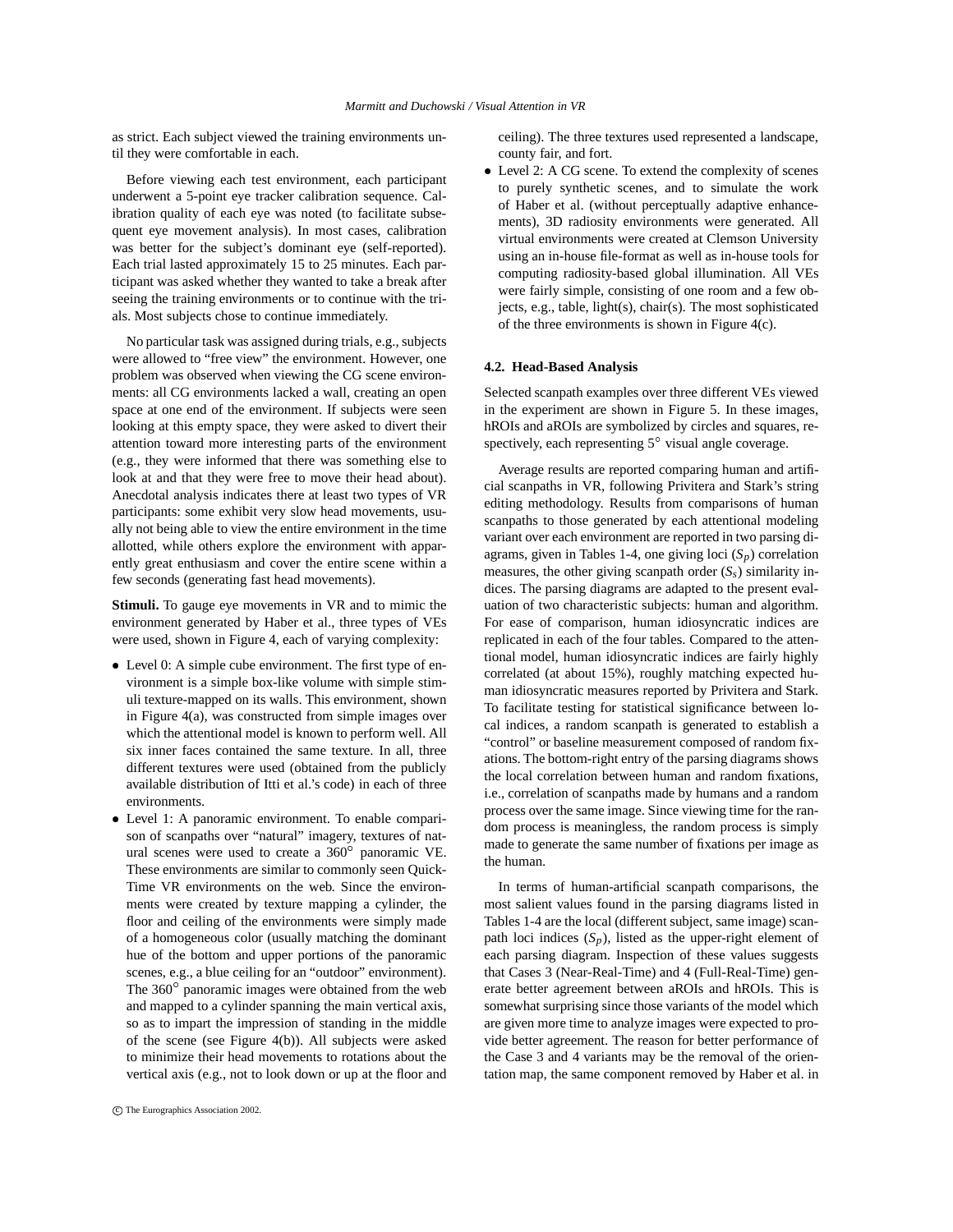# *Marmitt and Duchowski / Visual Attention in VR*





**Figure 4:** *Example virtual environments.*



(a) A Level-0 scene (cube). (b) A Level-1 scene (panorama). (c) A Level-2 scene (CG environment).

Same Same Diff.<br>Subj. Subj. Subj. Subj.

|       | Same  | Same     | Diff. | Same     | Same        | Diff. |
|-------|-------|----------|-------|----------|-------------|-------|
|       | Subj. | Subj.    | Subj. | Subj.    | Subj.       | Subj. |
| $L-0$ | (h)   | (m)      |       | (h)      | (m)         |       |
| SI    | X     | X        | 0.007 | X        | X           | 0.007 |
| DI    | 0.162 | 0.104    | 0.006 | 0.148    | 0.000       | 0.004 |
|       |       | $S_p$    | 0.044 |          | $S_{\rm s}$ | 0.000 |
| $L-1$ | (h)   | (m)      |       | (h)      | (m)         |       |
| SI    | X     | $\times$ | 0.028 | $\times$ | X           | 0.028 |
| DI    | 0.153 | 0.114    | 0.017 | 0.151    | 0.004       | 0.016 |
|       |       | $S_p$    | 0.031 |          | $S_{\rm s}$ | 0.013 |
| $L-2$ | (h)   | (m)      |       | (h)      | (m)         |       |
| SI    | X     | $\times$ | 0.007 | $\times$ | X           | 0.007 |
| DI    | 0.197 | 0.081    | 0.015 | 0.191    | 0.004       | 0.013 |
|       |       | $S_p$    | 0.020 |          | $S_{\rm s}$ | 0.017 |
|       |       |          |       |          |             |       |

L-0  $(h)$   $(m)$ SI  $\overline{X}$   $\times$  0.003<br>DI 0.162 0.015 0.022 0.162 0.015 0.022 *Sp* 0.044 (h) (m)  $\times \times 0.003$ 0.148 0.001 0.015 *Ss* 0.000 L-1 (h)  $(m)$  $SI \rightarrow \times \times \times 0.015$ DI 0.153 0.005 0.016 *Sp* 0.031 (h) (m)  $\times$   $\times$  0.015 0.151 0.003 0.015 *Ss* 0.013 L-2 (h)  $(m)$ SI  $\overline{) \times 0.023}$ <br>DI  $\overline{0.197}$   $\overline{0.019}$   $\overline{0.026}$ 0.197 0.019 0.026 *Sp* 0.020 (h) (m)  $\times$   $\times$  0.021 0.191 0.010 0.021 *Ss* 0.017

Same Same Diff.<br>Subj. Subj. Subj. Subj.

**Table 1:** *Head-based analysis: Case 1*

|           | Same<br>Subj. | Same<br>Subj. | Diff.<br>Subj. | Same<br>Subj. | Same<br>Subj. | Diff.<br>Subj. |
|-----------|---------------|---------------|----------------|---------------|---------------|----------------|
| $L-0$     | (h)           | (m)           |                | (h)           | (m)           |                |
| <b>SI</b> | X             | X             | 0.010          | X             | X             | 0.007          |
| DI        | 0.162         | 0.212         | 0.013          | 0.148         | 0.203         | 0.006          |
|           |               | $S_p$         | 0.044          |               | $S_{\rm s}$   | 0.000          |
| $L-1$     | (h)           | (m)           |                | (h)           | (m)           |                |
|           |               |               |                |               |               |                |
| SI        | $\times$      | X             | 0.019          | X             | X             | 0.017          |
| DI        | 0.153         | 0.289         | 0.012          | 0.151         | 0.289         | 0.013          |
|           |               | $S_p$         | 0.031          |               | $S_{\rm s}$   | 0.009          |
| $L-2$     | (h)           | (m)           |                | (h)           | (m)           |                |
| <b>SI</b> | X             | X             | 0.028          | X             | X             | 0.024          |
| DI        | 0.197         | 0.186         | 0.032          | 0.191         | 0.183         | 0.027          |
|           |               | $S_p$         | 0.020          |               | $S_{\rm s}$   | 0.017          |

**Table 3:** *Head-based analysis: Case 3*

**Table 2:** *Head-based analysis: Case 2*

|       | Same  | Same  | Diff. | Same     | Same        | Diff. |
|-------|-------|-------|-------|----------|-------------|-------|
|       | Subj. | Subj. | Subj. | Subj.    | Subj.       | Subj. |
| L-0   | (h)   | (m)   |       | (h)      | (m)         |       |
| SΙ    | X     | X     | 0.026 | X        | $\times$    | 0.026 |
| DI    | 0.162 | 0.100 | 0.018 | 0.148    | 0.086       | 0.010 |
|       |       | $S_p$ | 0.044 |          | $S_{s}$     | 0.000 |
| L-1   | (h)   | (m)   |       | (h)      | (m)         |       |
|       |       |       |       |          |             |       |
| SI    | X     | X     | 0.020 | X        | $\times$    | 0.020 |
| DI    | 0.153 | 0.060 | 0.016 | 0.151    | 0.058       | 0.015 |
|       |       | $S_p$ | 0.031 |          | $S_{s}$     | 0.013 |
| $L-2$ | (h)   | (m)   |       | (h)      | (m)         |       |
| SΙ    | X     | X     | 0.016 | $\times$ | X           | 0.014 |
| DI    | 0.197 | 0.110 | 0.022 | 0.191    | 0.102       | 0.017 |
|       |       | $S_p$ | 0.020 |          | $S_{\rm s}$ | 0.017 |

**Table 4:** *Head-based analysis: Case 4*





**Figure 5:** *Example scanpaths.*



(a) Level-0 scene (cube). (b) Level-1 scene (panorama). (c) Level-2 scene (CG environment).

c The Eurographics Association 2002.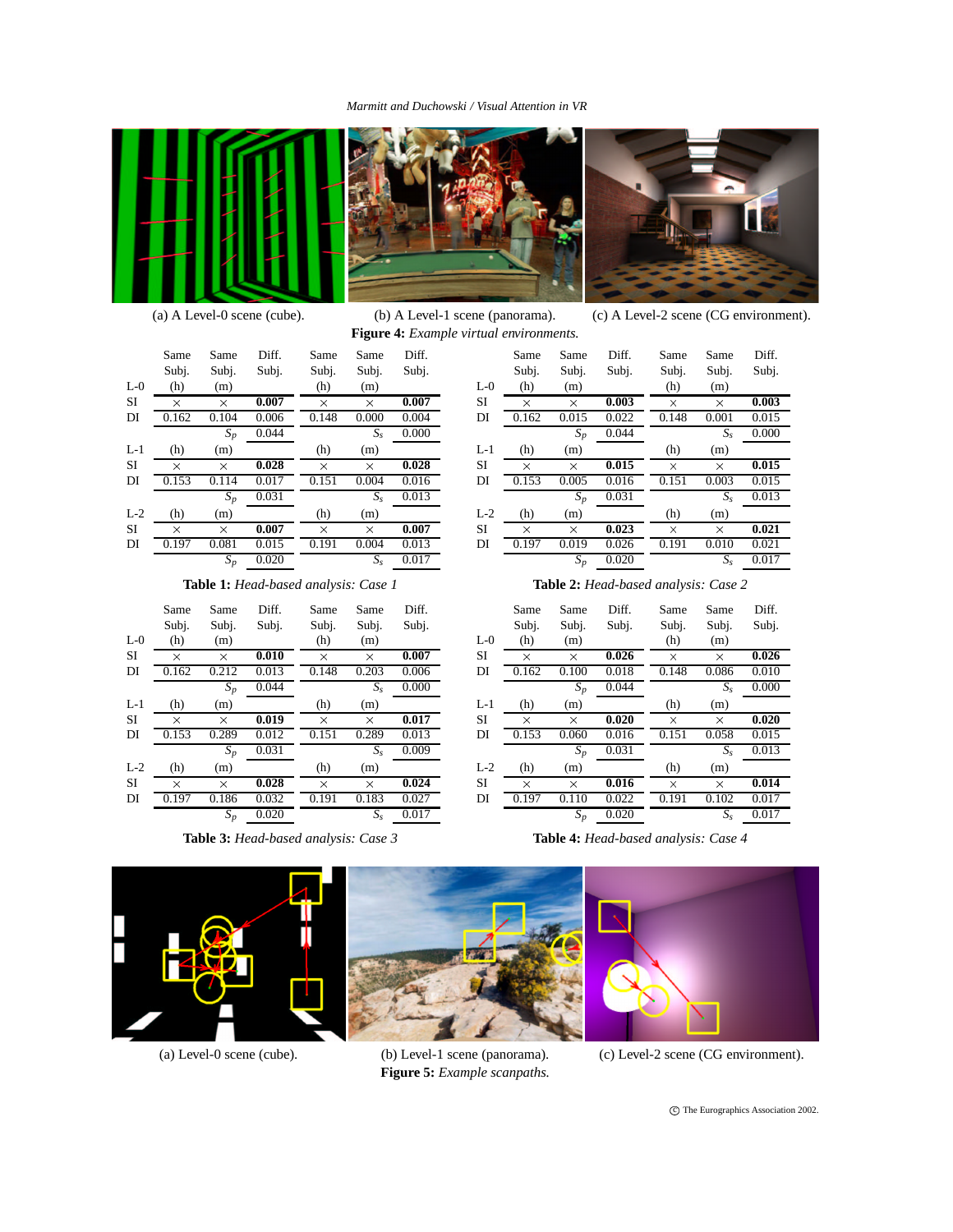*Marmitt and Duchowski / Visual Attention in VR*

|       |       | Case 1 |       |       | Case 2 |       |       | Case 3 |       |       | Case 4 |       | Random |
|-------|-------|--------|-------|-------|--------|-------|-------|--------|-------|-------|--------|-------|--------|
|       | $L-0$ | $L-1$  | $L-2$ | $L-0$ | $L-1$  | $L-2$ | $L-0$ | L-1    | $L-2$ | $L-0$ | $L-1$  | $L-2$ |        |
| 100 % | 48.30 | 42.70  | 43.38 | 46.69 | 42.09  | 43.17 | 41.70 | 41.73  | 49.42 | 54.76 | 47.49  | 48.20 | 48.26  |
| 90 %  | 43.10 | 36.75  | 37.31 | 41.01 | 36.43  | 37.03 | 35.06 | 35.87  | 44.34 | 48.82 | 41.43  | 43.92 | 42.03  |
| 80 %  | 36.99 | 32.70  | 32.45 | 36.44 | 32.34  | 32.48 | 32.32 | 32.86  | 41.70 | 44.41 | 37.10  | 41.26 | 37.37  |
| 70 %  | 34.23 | 29.24  | 28.81 | 33.51 | 28.47  | 28.69 | 28.66 | 28.97  | 38.42 | 39.10 | 32.95  | 38.34 | 32.95  |
| 60 %  | 30.97 | 25.75  | 25.42 | 30.42 | 25.37  | 25.18 | 26.34 | 25.78  | 35.20 | 34.11 | 29.35  | 35.50 | 29.72  |
| 50 %  | 28.08 | 22.61  | 21.57 | 26.09 | 22.25  | 21.83 | 22.34 | 22.52  | 33.36 | 30.05 | 26.02  | 31.47 | 25.98  |
| 40 %  | 23.76 | 19.39  | 18.24 | 22.01 | 19.20  | 18.25 | 19.20 | 19.84  | 31.06 | 26.18 | 22.17  | 28.74 | 22.33  |
| 30 %  | 18.23 | 16.09  | 14.65 | 18.57 | 15.67  | 14.21 | 15.86 | 16.58  | 28.93 | 20.82 | 19.23  | 25.59 | 17.87  |
| 20 %  | 14.31 | 11.38  | 10.18 | 13.35 | 11.19  | 10.03 | 11.29 | 13.05  | 26.60 | 16.69 | 14.90  | 21.48 | 14.34  |
| 10 %  | 4.01  | 2.86   | 2.03  | 3.56  | 3.45   | 1.87  | 5.77  | 3.55   | 12.67 | 5.64  | 5.28   | 12.53 | 3.74   |

**Table 5:** *Time-based analysis.*

their real-time implementation of a perceptually-based Virtual Environment.

# **4.3. Time-Based Analysis**

As discussed in Section 3, the time-based analysis approach measures only the correlation between fixations since realtime frame display is used as the delimiting factor (100 ms per image). Here, instead of presentation of *Sp* and *Ss* values, results are given in terms of area coverage and distance between human and artificial fixations (in degrees visual angle). Table 5 lists average distance measures calculated for each environment under each modeling variant condition. The table should give an idea of how large the foveal region should be extended beyond the model's fixation point to match a specific amount (here percentage overlay) of human fixations. Lower numbers in the table indicate better performance (smaller distance between aROIs and hROIs). All time-based analysis techniques utilize the same variants of the attentional model as discussed above.

Examining average values reported in Table 5, perhaps the two most informative lines of data are at the 10% and 50% coverage levels. At the 10% level, relatively low values are seen for Cases 1 and 2 in comparison to those listed under Cases 3 and 4. Case 1 and 2 algorithm variants appear to perform slightly better than chance (compared to random ROI and hROI distances, reported in the far right column). Should the average distance values be significantly lower than random values at the 50% level, one might be tempted to claim that the attentional model is no different from another human (correlation between human subjects was reported at 50% by Privitera and Stark<sup>9</sup>). While statistical significance is not yet available, it does not appear likely that any variation of the model will qualify for this distinction.

A curious trend can be seen in Table 5: unlike head-based analysis, at real-time constraints the model variants of Case 1 and Case 2 seem to outperform those of Case 3 and Case 4. This is again surprising since the opposite was expected. In real-time analysis, it may be that the lack of an orientation map at such minimal processing times (100 ms) may hinder algorithm performance. That is, since under real-time con-

straints generally only one fixation is expected per frame, it may be that the first ROI generated by Case 1 and 2 variants is generally more accurate than the first ROI generated by Case 3 and 4 variants. The orientation map may thus be more important at initial stages of the algorithm rather than at longer exposures.

# **5. Discussion**

Analysis shows that the correlation between human and artificial scanpaths in all three types of environments is much lower than expected. At first, these results seemed rather incredulous. Certainly the attentional model appears to work quite well over still images, and as Privitera and Stark have shown, the techniques employed by the attentional model tend to identify foveal regions which generally agree with those identified by humans. However, it is the static nature of the stimulus that seems to be at issue. In most cases the image within head-stable or time-based sequences does not change much. The problem may lie in the algorithm's lack of memory. That is, each time the algorithm is run, as far as it is concerned, it is presented with a completely new image. In contrast, the human has already seen most parts of the image and is therefore free to distribute visual attention to new areas, even though, according to the algorithm's saliency map, the areas may appear to the model as less interesting.

Whatever viewing strategy is employed, calculated idiosyncratic indices suggest that humans tend to repeat adopted viewing patterns more consistently than the model. The attentional model appears to distribute attention to a wider area of the image. In contrast, humans appear to direct their attention to the central region of the image (at least, it is suspected, upon initial viewing or when viewing time is restricted). This is supported by distribution plots of human and artificial fixations, shown in Figure 6. Figure 6(a) shows that human fixations tend to cluster about the central image region, at least when immersed in VR. Indeed, this supports previous findings of human fixations being restricted to the central 30 $^{\circ}$  of the VR display,<sup>1, 12, 8</sup> as well as findings of humans tending to fixate the image center within the first 2 or so seconds of initial image exposure.<sup>13</sup>